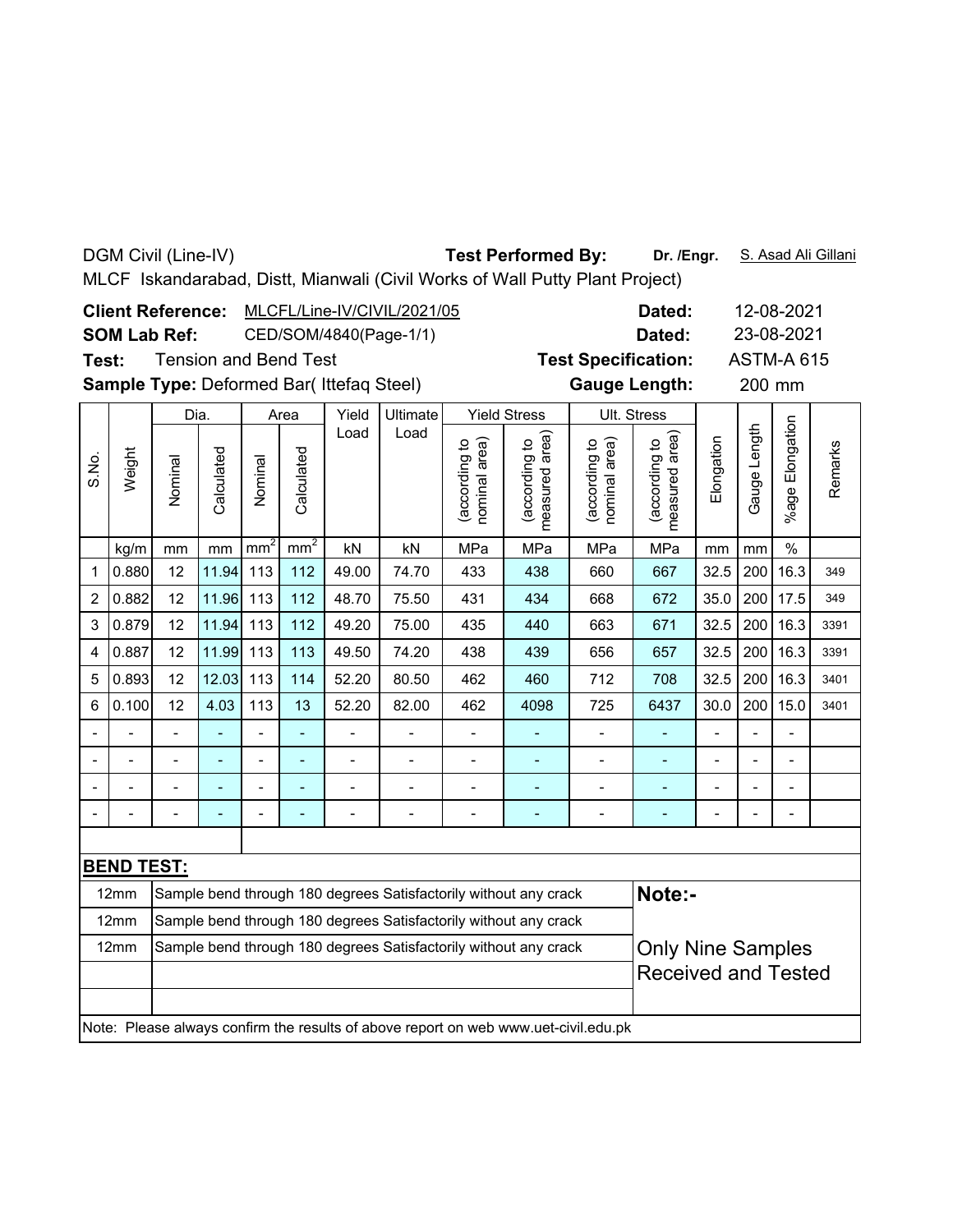Muhammad Yawer Farooq las HondaSheikhupura

**Dated:** 20-08-2021 **Client Reference:** nil 23-08-2021 **SOM Lab Ref:** CED/SOM/4846(Page-1/1) **Dated: Test Specification:** ASTM-A 615 Tension and Bend Test **Test: Sample Type:** Deformed Bar **manufature Cauge Length:** 200 mm 200 mm Dia. Yield Ultimate Yield StressUlt. Stress Area %age Elongation %age Elongatior Load Load (according to<br>measured area) (according to<br>measured area) Gauge Length Gauge Length (according to<br>nominal area) measured area) (according to<br>nominal area) measured area) **Elongation** (according to (according to (according to (according to nominal area) nominal area) Remarks Remarks Weight Calculated Calculated S.No. Calculated Calculated Nominal Nominal kg/m | mm | mm | mm² | nm² | kN | kN | MPa | MPa | MPa | MPa | mm | mm | % 1 2.272 20 19.18 314 289 193.00 219.70 614 668 699 761 25.0 200 12.5 2 2.251 20 19.11 314 287 196.00 213.70 624 684 680 746 25.0 200 12.5 3 |1.569| 16 |15.95| 201 | 200 | 98.20 | 129.00 | 488 | 492 | 642 | 646 | 35.0 | 200 | 17.5 4 |1.572| 16 |15.97| 201 | 200 | 98.00 | 130.70 | 487 | 490 | 650 | 653 | 40.0 | 200 | 20.0 5 0.969| 12 |12.54| 113 | 123 | 62.20 | 85.70 | 550 | 504 | 758 | 694 | 27.5 | 200 | 13.8 6 |0.972| 12 |12.55| 113 | 124 | 63.00 | 84.20 | 557 | 510 | 744 | 681 | 27.5 | 200 | 13.8 -- - - - - - - - - - - - -- -- - - - - - - - - - - - -- -- - - - - - - - - - - - -- -- - - - - - - - - - - - -- **BEND TEST:** 20mm  $\, \, \vert$ Sample bend through 180 degrees Satisfactorily without any crack  $\, \vert$  Note:-16mm Sample bend through 180 degrees Satisfactorily without any crack 12mm Sample bend through 180 degrees Satisfactorily without any crack **Only Nine Samples** Received and Tested

Note: Please always confirm the results of above report on web www.uet-civil.edu.pk

Test Performed By: Dr. /Engr. S. Asad Ali Gillani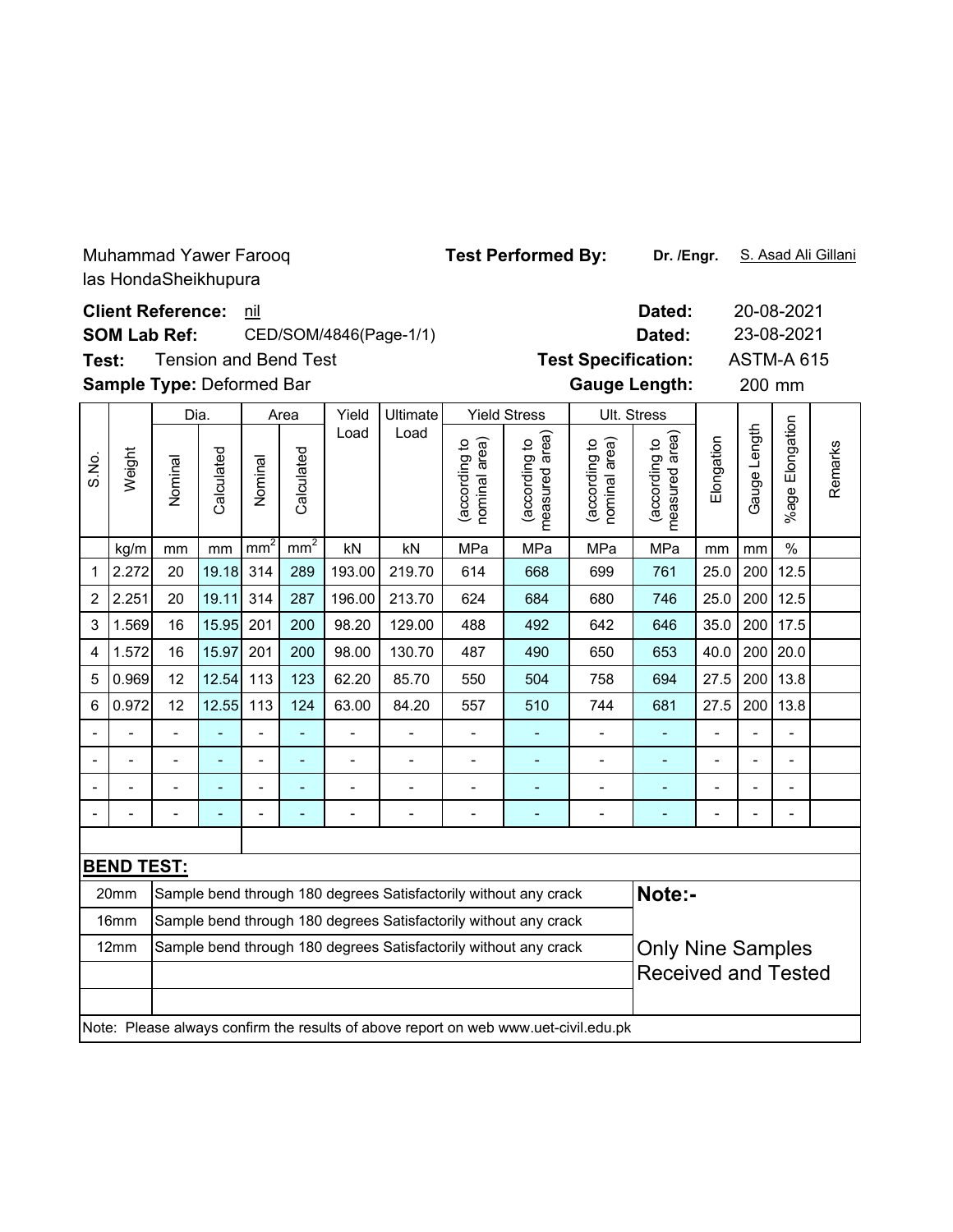Khurram Shahzad

**Test Performed By:**

Dr. /Engr. S. Asad Ali Gillani

Jr Engineer (Civil), WASO ( SWP) PAEC, D. G. Khan

**Client Reference:** SWP/W(2414)/2020

16-08-2021 **Dated:**

**Test:** Tension Test & Bend Test **Test Specification: Gauge Length:**

8 inch **Sample Type:** Deformed Bar

ASTM-A-615 **Dated:** 23-08-2021

**SOM Lab Ref: 4838(Page-1/1)** 

|                |                   | Dia.           |                          |                          | Area           | Yield          | Ultimate       |                               | <b>Yield Stress</b>                                                                 |                                | Ult. Stress                        |                          |                |                 |         |
|----------------|-------------------|----------------|--------------------------|--------------------------|----------------|----------------|----------------|-------------------------------|-------------------------------------------------------------------------------------|--------------------------------|------------------------------------|--------------------------|----------------|-----------------|---------|
| S.No.          | Weight            | Nominal        | Calculated               | Nominal                  | Calculated     | Load           | Load           | according to<br>nominal area) | measured area<br>according to                                                       | (according to<br>nominal area) | area)<br>(according to<br>measured | Elongation               | Gauge Length   | %age Elongation | Remarks |
|                | lb/ft             | $\#$           | in                       | $in^2$                   | $in^2$         | Tons           | Tons           | psi                           | psi                                                                                 | psi                            | psi                                | in                       | in             | $\%$            |         |
| 1              | 1.516             | 6              | 0.754                    | 0.44                     | 0.446          | 18.25          | 22.19          | 91460                         | 90230                                                                               | 111230                         | 109740                             | 1.00                     | 8.0            | 12.5            |         |
| $\overline{2}$ | 1.516             | 6              | 0.754                    | 0.44                     | 0.446          | 17.53          | 22.02          | 87880                         | 86700                                                                               | 110370                         | 108880                             | 1.00                     | 8.0            | 12.5            |         |
| 3              | 0.679             | 4              | $0.505$ 0.20             |                          | 0.200          | 6.12           | 8.07           | 67450                         | 67450                                                                               | 89030                          | 89030                              | 1.50                     | 8.0            | 18.8            |         |
| 4              | 0.674             | $\overline{4}$ | 0.502                    |                          | 0.20   0.198   | 5.78           | 7.61           | 63740                         | 64380                                                                               | 83970                          | 84820                              | 1.00                     | 8.0            | 12.5            |         |
|                |                   |                |                          |                          |                |                |                |                               |                                                                                     |                                |                                    |                          |                |                 |         |
|                |                   |                |                          |                          |                | L,             |                |                               |                                                                                     |                                |                                    |                          |                |                 |         |
| $\blacksquare$ | $\blacksquare$    | $\blacksquare$ | ٠                        | $\overline{\phantom{a}}$ | $\blacksquare$ | $\blacksquare$ |                |                               |                                                                                     |                                |                                    | -                        | $\blacksquare$ | $\blacksquare$  |         |
|                |                   |                | $\overline{\phantom{a}}$ | $\overline{\phantom{0}}$ | ÷              | $\blacksquare$ |                | $\overline{a}$                |                                                                                     |                                |                                    | -                        | $\blacksquare$ | $\blacksquare$  |         |
|                | $\blacksquare$    | $\overline{a}$ | $\overline{\phantom{a}}$ | $\overline{\phantom{0}}$ | ÷,             | $\overline{a}$ | $\overline{a}$ | ÷                             |                                                                                     | $\overline{a}$                 |                                    | $\overline{\phantom{0}}$ | ÷              | $\blacksquare$  |         |
|                |                   | $\overline{a}$ | $\overline{a}$           | $\overline{\phantom{0}}$ | $\blacksquare$ | $\blacksquare$ | $\overline{a}$ | Ĭ.                            | $\blacksquare$                                                                      |                                | ÷,                                 | $\overline{\phantom{0}}$ | L,             | $\blacksquare$  |         |
|                |                   |                |                          |                          |                |                |                |                               |                                                                                     |                                |                                    |                          |                |                 |         |
|                | <b>BEND TEST:</b> |                |                          |                          |                |                |                |                               |                                                                                     |                                |                                    |                          |                |                 |         |
|                | #6                |                |                          |                          |                |                |                |                               | Sample bend through 180 degrees Satisfactorily without any crack                    |                                | Note:-                             |                          |                |                 |         |
|                | #4                |                |                          |                          |                |                |                |                               | Sample bend through 180 degrees Satisfactorily without any crack                    |                                |                                    |                          |                |                 |         |
|                |                   |                |                          |                          |                |                |                | <b>Only Six Samples</b>       |                                                                                     |                                |                                    |                          |                |                 |         |
|                |                   |                |                          |                          |                |                |                |                               |                                                                                     |                                | <b>Received and Tested</b>         |                          |                |                 |         |
|                |                   |                |                          |                          |                |                |                |                               |                                                                                     |                                |                                    |                          |                |                 |         |
|                |                   |                |                          |                          |                |                |                |                               | Note: Please always confirm the results of above report on web www.uet-civil.edu.pk |                                |                                    |                          |                |                 |         |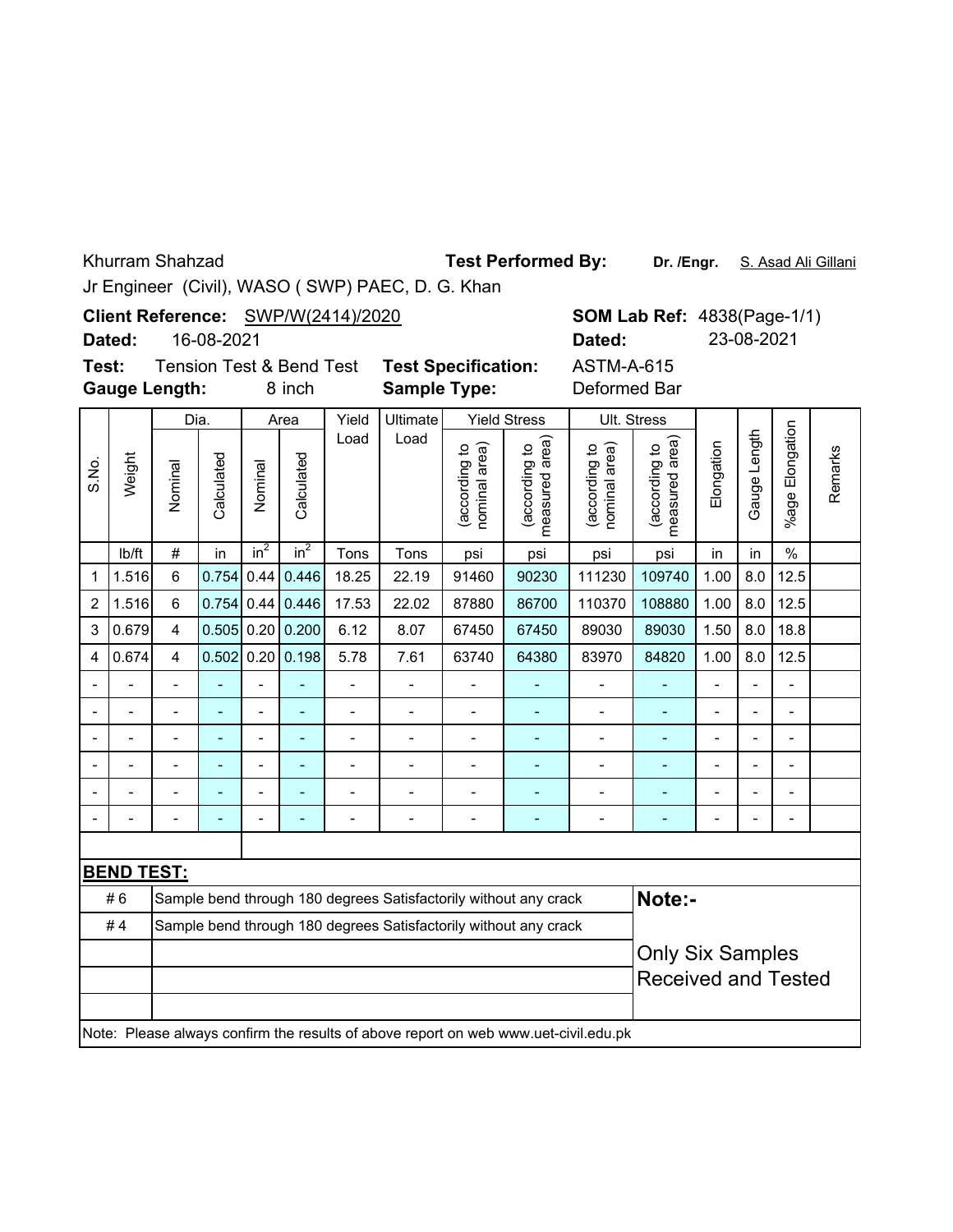Muhammad Danish Khurshid

**Test Performed By:**

**Dr. /Engr.** S. Asad Ali Gillani

Manager Construction, Orient Electronics (Pvt) Ltd, Lahore

|        |            |                                     | Client Reference: OSH-SO/UET/Agha Steel Test/230821-36 SOM Lab Ref: 4841(Page-1/1) |            |            |
|--------|------------|-------------------------------------|------------------------------------------------------------------------------------|------------|------------|
| Dated: | 23-08-2021 |                                     |                                                                                    | Dated:     | 23-08-2021 |
| Test:  |            | <b>Tension Test &amp; Bend Test</b> | <b>Test Specification:</b>                                                         | ASTM-A-615 |            |

**Gauge Length:**

8 inch **Sample Type:** Deformed Bar

|                |                          | Dia.                     |                | Area           |                | Yield          | <b>Yield Stress</b><br>Ultimate |                               | Ult. Stress                                                                         |                                |                                 |                |                          |                          |         |
|----------------|--------------------------|--------------------------|----------------|----------------|----------------|----------------|---------------------------------|-------------------------------|-------------------------------------------------------------------------------------|--------------------------------|---------------------------------|----------------|--------------------------|--------------------------|---------|
| S.No.          | Weight                   | Nominal                  | Calculated     | Nominal        | Calculated     | Load           | Load                            | according to<br>nominal area) | measured area)<br>according to                                                      | (according to<br>nominal area) | measured area)<br>(according to | Elongation     | Gauge Length             | %age Elongation          | Remarks |
|                | lb/ft                    | $\#$                     | in             | $in^2$         | $in^2$         | Tons           | Tons                            | psi                           | psi                                                                                 | psi                            | psi                             | in             | in                       | $\frac{0}{0}$            |         |
| 1              | 2.675                    | 8                        | 1.000          | 0.79           | 0.786          | 24.46          | 34.25                           | 68300                         | 68650                                                                               | 95620                          | 96110                           | 1.20           | 8.0                      | 15.0                     |         |
| $\overline{2}$ | 2.663                    | 8                        | 0.998          | 0.79           | 0.783          | 24.26          | 34.05                           | 67730                         | 68340                                                                               | 95050                          | 95900                           | 1.30           | 8.0                      | 16.3                     |         |
|                |                          | $\blacksquare$           | L,             | $\blacksquare$ | $\blacksquare$ | $\overline{a}$ | L,                              | $\overline{a}$                |                                                                                     | $\overline{a}$                 | ٠                               | $\blacksquare$ | $\overline{a}$           | $\overline{\phantom{0}}$ |         |
|                | $\blacksquare$           | $\overline{\phantom{0}}$ | ۰              | $\blacksquare$ | $\blacksquare$ | $\overline{a}$ | $\blacksquare$                  | $\overline{a}$                | $\blacksquare$                                                                      | $\blacksquare$                 | ٠                               | $\blacksquare$ | $\overline{a}$           | $\overline{a}$           |         |
|                |                          | $\overline{a}$           | ÷              | $\blacksquare$ | ۰              | $\blacksquare$ | ٠                               | $\blacksquare$                | ٠                                                                                   | $\overline{\phantom{0}}$       | $\overline{\phantom{a}}$        | $\overline{a}$ | $\overline{\phantom{a}}$ | -                        |         |
|                |                          | $\blacksquare$           | $\overline{a}$ | ۰              | ٠              | $\overline{a}$ |                                 |                               | ۳                                                                                   | $\blacksquare$                 | ۰                               | $\blacksquare$ |                          | ۰                        |         |
|                |                          |                          |                |                |                |                |                                 |                               |                                                                                     |                                |                                 |                |                          |                          |         |
|                |                          |                          | -              | $\blacksquare$ | ٠              |                |                                 | $\overline{\phantom{a}}$      |                                                                                     |                                | ۰                               | $\blacksquare$ | $\blacksquare$           | ۰                        |         |
|                |                          |                          | ۳              | $\blacksquare$ |                |                |                                 |                               |                                                                                     |                                |                                 | $\blacksquare$ | $\overline{\phantom{a}}$ | $\blacksquare$           |         |
|                | $\overline{\phantom{0}}$ | $\blacksquare$           | -              | $\blacksquare$ | $\blacksquare$ | $\blacksquare$ | $\blacksquare$                  | $\blacksquare$                | $\blacksquare$                                                                      | $\qquad \qquad \blacksquare$   | $\overline{\phantom{a}}$        | ۰              | $\overline{\phantom{a}}$ | $\overline{\phantom{0}}$ |         |
|                |                          |                          |                |                |                |                |                                 |                               |                                                                                     |                                |                                 |                |                          |                          |         |
|                | <b>BEND TEST:</b>        |                          |                |                |                |                |                                 |                               |                                                                                     |                                |                                 |                |                          |                          |         |
|                | #8                       |                          |                |                |                |                |                                 |                               | Sample bend through 180 degrees Satisfactorily without any crack                    |                                | Note:-                          |                |                          |                          |         |
|                |                          |                          |                |                |                |                |                                 |                               |                                                                                     |                                |                                 |                |                          |                          |         |
|                |                          |                          |                |                |                |                |                                 | <b>Only Three Samples</b>     |                                                                                     |                                |                                 |                |                          |                          |         |
|                |                          |                          |                |                |                |                |                                 |                               |                                                                                     |                                | <b>Received and Tested</b>      |                |                          |                          |         |
|                |                          |                          |                |                |                |                |                                 |                               |                                                                                     |                                |                                 |                |                          |                          |         |
|                |                          |                          |                |                |                |                |                                 |                               | Note: Please always confirm the results of above report on web www.uet-civil.edu.pk |                                |                                 |                |                          |                          |         |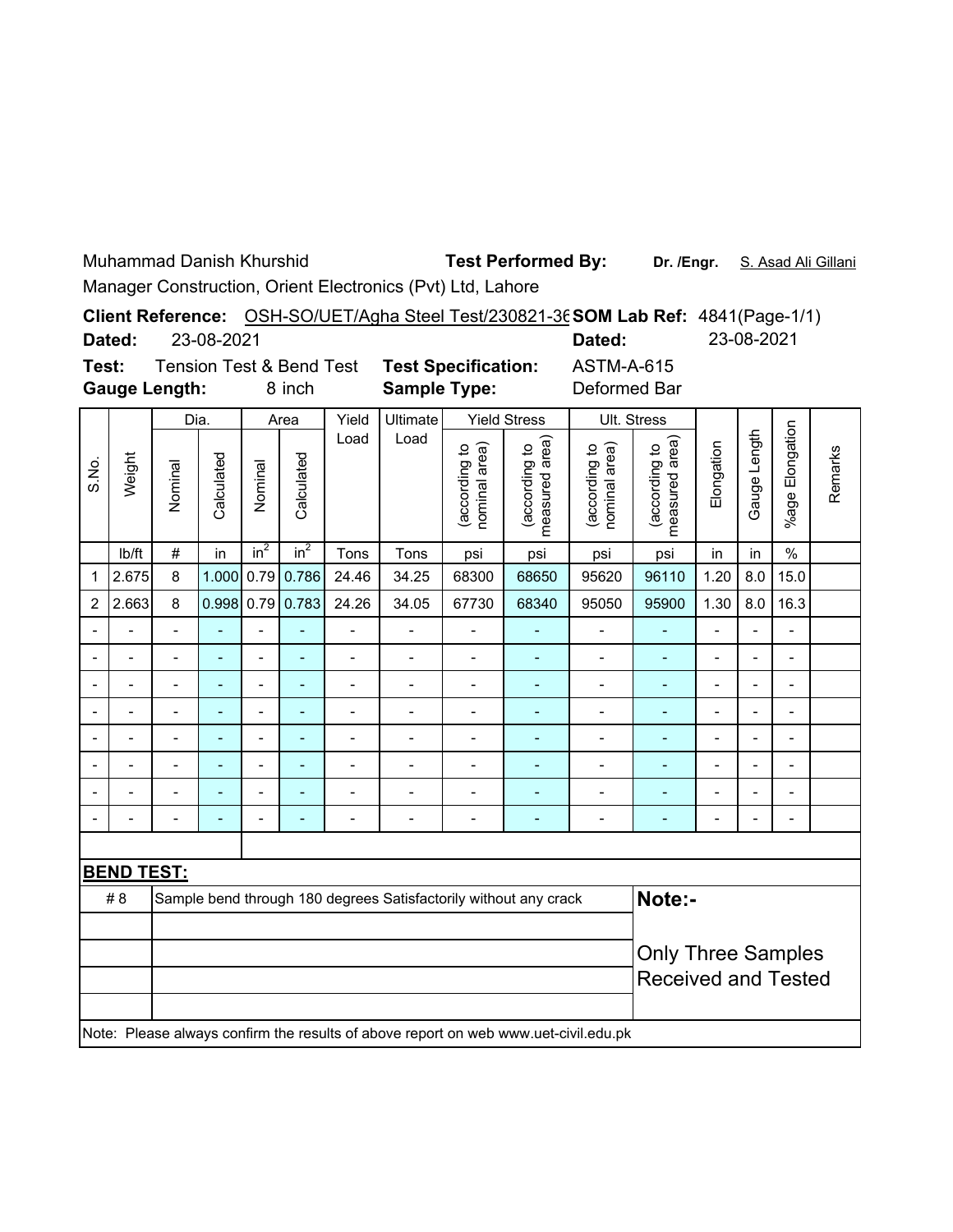Resident Engineer NESPAK (Pvt) Ltd. Lahore

**Client Reference:** 3772/GD/103/RE/05/44

16-08-2021 **Dated:**

Dia.

**Test:** Tension Test & Bend Test **Test Specification: Gauge Length:**

Area

Yield Stress

Yield Ultimate

ASTM-A-615

Ult. Stress

| 8 inch<br><b>Sample Type:</b> | Deformed Bar(Batala Kamran steel) |
|-------------------------------|-----------------------------------|
|-------------------------------|-----------------------------------|

**SOM Lab Ref: 4842(Page-1/1)** 

**Dated:** 23-08-2021

|                 |                   | υıα.    |            |         | <u>riva</u>        | ,,,,, | ommalv |                                     |                                                 |                                  | ບແ. ບແບວວ                            |            |                 |                       |         |
|-----------------|-------------------|---------|------------|---------|--------------------|-------|--------|-------------------------------------|-------------------------------------------------|----------------------------------|--------------------------------------|------------|-----------------|-----------------------|---------|
| S.No.           | Weight            | Nominal | Calculated | Nominal | Calculated         | Load  | Load   | area)<br>٩<br>(according<br>nominal | according to<br>cording to<br>areal<br>measured | nominal area)<br>유<br>(according | area)<br>đ<br>(according<br>measured | Elongation | Length<br>Gauge | Elongation<br>$%$ age | Remarks |
|                 | lb/ft             | #       | in         | $in^2$  | $in^2$             | Tons  | Tons   | psi                                 | psi                                             | psi                              | psi                                  | in         | in              | $\%$                  |         |
| 1               | 2.665             | 8       | 0.998      |         | $0.79$ 0.783       | 24.26 | 35.42  | 67730                               | 68340                                           | 98890                            | 99780                                | 1.00       | 8.0             | 12.5                  | Batala  |
| $\overline{2}$  | 2.667             | 8       | 0.999      |         | $0.79$ 0.784       | 24.26 | 35.75  | 67730                               | 68250                                           | 99800                            | 100570                               | 1.20       | 8.0             | 15.0                  | Batala  |
| 3               | 2.671             | 8       | 1.000      | 0.79    | 0.785              | 22.40 | 32.31  | 62520                               | 62920                                           | 90210                            | 90790                                | 1.60       | 8.0             | 20.0                  | Kamran  |
| 4               | 2.676             | 8       | 1.000      | 0.79    | 0.786              | 25.59 | 35.04  | 71430                               | 71800                                           | 97810                            | 98310                                | 1.30       | 8.0             | 16.3                  | Kamran  |
| 5               | 1.526             | 6       | 0.755      | 0.44    | 0.448              | 12.71 | 18.93  | 63720                               | 62580                                           | 94880                            | 93190                                | 1.30       | 8.0             | 16.3                  | Kamran  |
| 6               | 1.528             | 6       | 0.756      | 0.44    | 0.449              | 14.42 | 19.93  | 72300                               | 70850                                           | 99890                            | 97890                                | 1.00       | 8.0             | 12.5                  | Kamran  |
| $\overline{7}$  | 1.035             | 5       | 0.622      | 0.31    | 0.304              | 8.77  | 12.69  | 62370                               | 63600                                           | 90290                            | 92070                                | 1.40       | 8.0             | 17.5                  | Kamran  |
| 8               | 1.037             | 5       | 0.623      | 0.31    | 0.305              | 8.77  | 12.90  | 62370                               | 63390                                           | 91740                            | 93250                                | 1.30       | 8.0             | 16.3                  | Kamran  |
| 9               | 0.677             | 4       | 0.503      |         | 0.20   0.199       | 6.52  | 8.77   | 71940                               | 72310                                           | 96670                            | 97160                                | 1.30       | 8.0             | 16.3                  | Kamran  |
| 10 <sup>°</sup> | 0.668             | 4       |            |         | $0.500$ 0.20 0.196 | 6.42  | 8.69   | 70820                               | 72270                                           | 95770                            | 97730                                | 1.00       | 8.0             | 12.5                  | kamran  |
|                 |                   |         |            |         |                    |       |        |                                     |                                                 |                                  |                                      |            |                 |                       |         |
|                 | <b>BEND TEST:</b> |         |            |         |                    |       |        |                                     |                                                 |                                  |                                      |            |                 |                       |         |

| #8 | Sample bend through 180 degrees Satisfactorily without any crack                    | <b>Note:-</b>               |  |  |  |  |  |  |  |  |  |
|----|-------------------------------------------------------------------------------------|-----------------------------|--|--|--|--|--|--|--|--|--|
| #4 | Sample bend through 180 degrees Satisfactorily without any crack                    |                             |  |  |  |  |  |  |  |  |  |
|    |                                                                                     | <b>Only Fifteen Samples</b> |  |  |  |  |  |  |  |  |  |
|    |                                                                                     | <b>Received and Tested</b>  |  |  |  |  |  |  |  |  |  |
|    |                                                                                     |                             |  |  |  |  |  |  |  |  |  |
|    | Note: Please always confirm the results of above report on web www.uet-civil.edu.pk |                             |  |  |  |  |  |  |  |  |  |

**Test Performed By:**

Dr. /Engr. S. Asad Ali Gillani

 $\vert$  s  $\vert$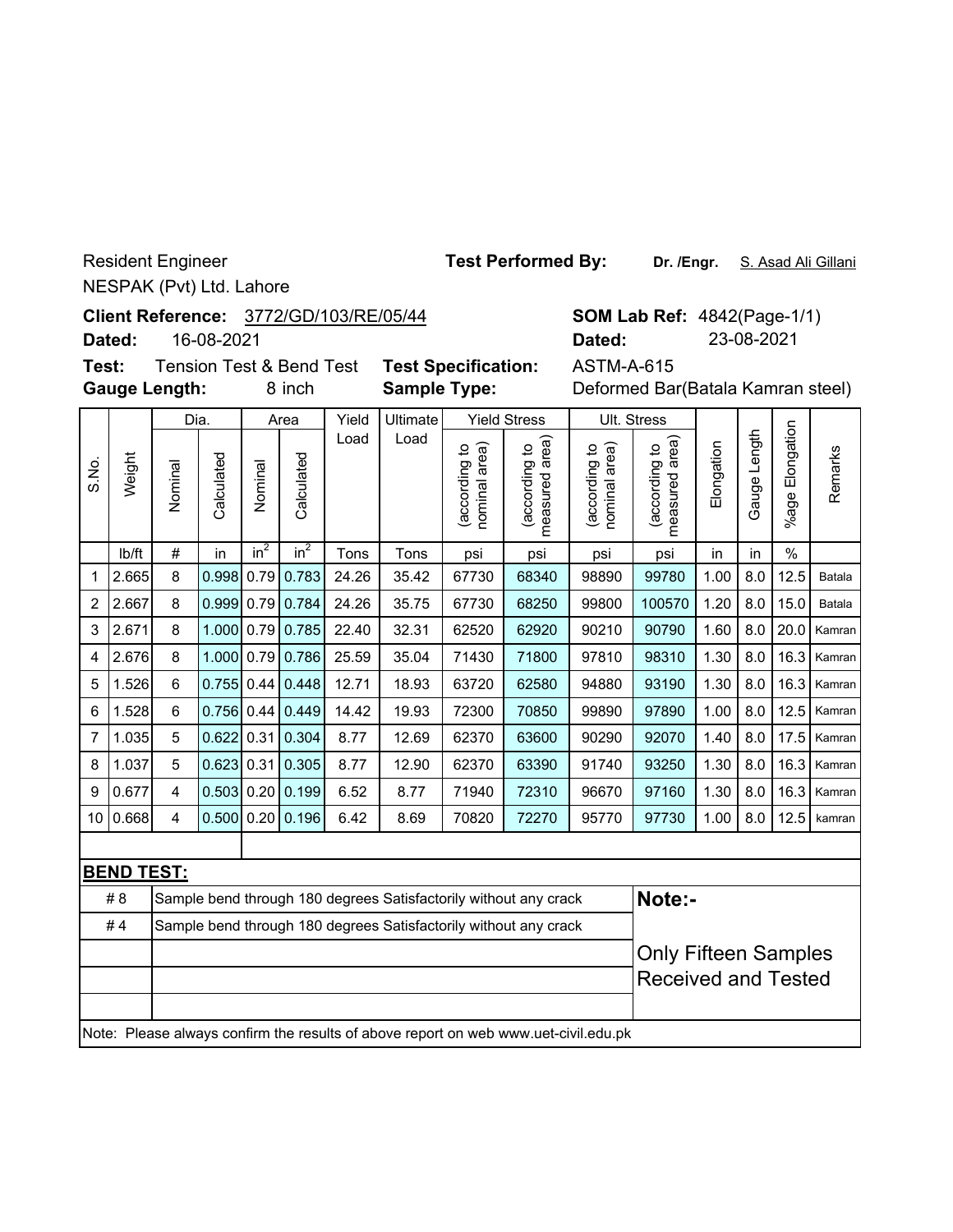Munsaf Ali

## **Test Performed By:**

**Dr. /Engr.** S. Asad Ali Gillani

 $\overline{\phantom{0}}$ 

Manger Construction Civil, Sitara Chemical Industries Ltd. Faisalabad

**Client Reference:** nil

**Dated:** 21-08-2021

**SOM Lab Ref: 4843(Page-1/1) Dated:** 23-08-2021

**Gauge Length: Test:** Tension Test & Bend Test **Test Specification:** ASTM-A-615

**Sample Type:**

8 inch **Sample Type:** Deformed Bar (SJ Steel)

|                |                          | Dia.                    |              |                 | Area             | Yield          | Ultimate                 |                                | <b>Yield Stress</b>                                                                 |                                | Ult. Stress                     |                |                |                          |         |
|----------------|--------------------------|-------------------------|--------------|-----------------|------------------|----------------|--------------------------|--------------------------------|-------------------------------------------------------------------------------------|--------------------------------|---------------------------------|----------------|----------------|--------------------------|---------|
| S.No.          | Weight                   | Nominal                 | Calculated   | Nominal         | Calculated       | Load           | Load                     | nominal area)<br>(according to | measured area)<br>(according to                                                     | nominal area)<br>(according to | measured area)<br>(according to | Elongation     | Gauge Length   | %age Elongation          | Remarks |
|                | lb/ft                    | $\#$                    | in           | in <sup>2</sup> | in <sup>2</sup>  | Tons           | Tons                     | psi                            | psi                                                                                 | psi                            | psi                             | in             | in             | $\frac{0}{0}$            |         |
| 1              | 0.607                    | $\overline{4}$          | 0.476        | 0.20            | 0.178            | 5.37           | 7.56                     | 59240                          | 66560                                                                               | 83410                          | 93720                           | 1.30           | 8.0            | 16.3                     |         |
| $\overline{c}$ | 0.616                    | $\overline{\mathbf{4}}$ | $0.480$ 0.20 |                 | 0.181            | 5.45           | 7.67                     | 60140                          | 66450                                                                               | 84530                          | 93410                           | 1.30           | 8.0            | 16.3                     |         |
| 3              | 2.666                    | 8                       |              |                 | 0.998 0.79 0.783 | 22.94          | 33.40                    | 64030                          | 64610                                                                               | 93260                          | 94090                           | 1.60           | 8.0            | 20.0                     |         |
| 4              | 2.694                    | 8                       | 1.004 0.79   |                 | 0.792            | 23.04          | 33.54                    | 64320                          | 64160                                                                               | 93630                          | 93390                           | 1.50           | 8.0            | 18.8                     |         |
| 5              | 0.678                    | 4                       | $0.503$ 0.20 |                 | 0.199            | 7.00           | 9.43                     | 77230                          | 77610                                                                               | 103980                         | 104500                          | 1.10           | 8.0            | 13.8                     |         |
| 6              | 0.676                    | $\overline{4}$          | 0.503        | 0.20            | 0.199            | 7.00           | 9.50                     | 77230                          | 77610                                                                               | 104770                         | 105290                          | 1.00           | 8.0            | 12.5                     |         |
|                |                          | $\overline{a}$          |              | L,              |                  | $\overline{a}$ | $\blacksquare$           |                                |                                                                                     | $\overline{a}$                 |                                 | $\blacksquare$ | $\overline{a}$ | L,                       |         |
|                | $\overline{\phantom{a}}$ | $\overline{a}$          | ÷            | $\blacksquare$  | $\blacksquare$   | $\overline{a}$ | $\blacksquare$           | $\overline{a}$                 | $\blacksquare$                                                                      | $\overline{\phantom{a}}$       | $\blacksquare$                  | $\blacksquare$ | $\overline{a}$ | $\overline{\phantom{0}}$ |         |
|                | $\overline{a}$           | $\overline{a}$          | L,           | $\blacksquare$  | ÷,               | $\overline{a}$ | ÷,                       | $\overline{a}$                 | ÷                                                                                   | $\overline{a}$                 | ٠                               | $\overline{a}$ | $\overline{a}$ | L,                       |         |
|                | $\overline{a}$           | $\overline{a}$          | -            | $\blacksquare$  | $\blacksquare$   | $\blacksquare$ | $\overline{\phantom{a}}$ | $\overline{a}$                 | $\overline{\phantom{a}}$                                                            | $\qquad \qquad \blacksquare$   | ٠                               | $\blacksquare$ | $\blacksquare$ | $\overline{\phantom{0}}$ |         |
|                |                          |                         |              |                 |                  |                |                          |                                |                                                                                     |                                |                                 |                |                |                          |         |
|                | <b>BEND TEST:</b>        |                         |              |                 |                  |                |                          |                                |                                                                                     |                                |                                 |                |                |                          |         |
|                | #4                       |                         |              |                 |                  |                |                          |                                | Sample bend through 180 degrees Satisfactorily without any crack                    |                                | Note:-                          |                |                |                          |         |
|                |                          |                         |              |                 |                  |                |                          |                                |                                                                                     |                                |                                 |                |                |                          |         |
|                |                          |                         |              |                 |                  |                |                          | <b>Only Nine Samples</b>       |                                                                                     |                                |                                 |                |                |                          |         |
|                |                          |                         |              |                 |                  |                |                          |                                |                                                                                     |                                | <b>Received and Tested</b>      |                |                |                          |         |
|                |                          |                         |              |                 |                  |                |                          |                                |                                                                                     |                                |                                 |                |                |                          |         |
|                |                          |                         |              |                 |                  |                |                          |                                | Note: Please always confirm the results of above report on web www.uet-civil.edu.pk |                                |                                 |                |                |                          |         |
|                |                          |                         |              |                 |                  |                |                          |                                |                                                                                     |                                |                                 |                |                |                          |         |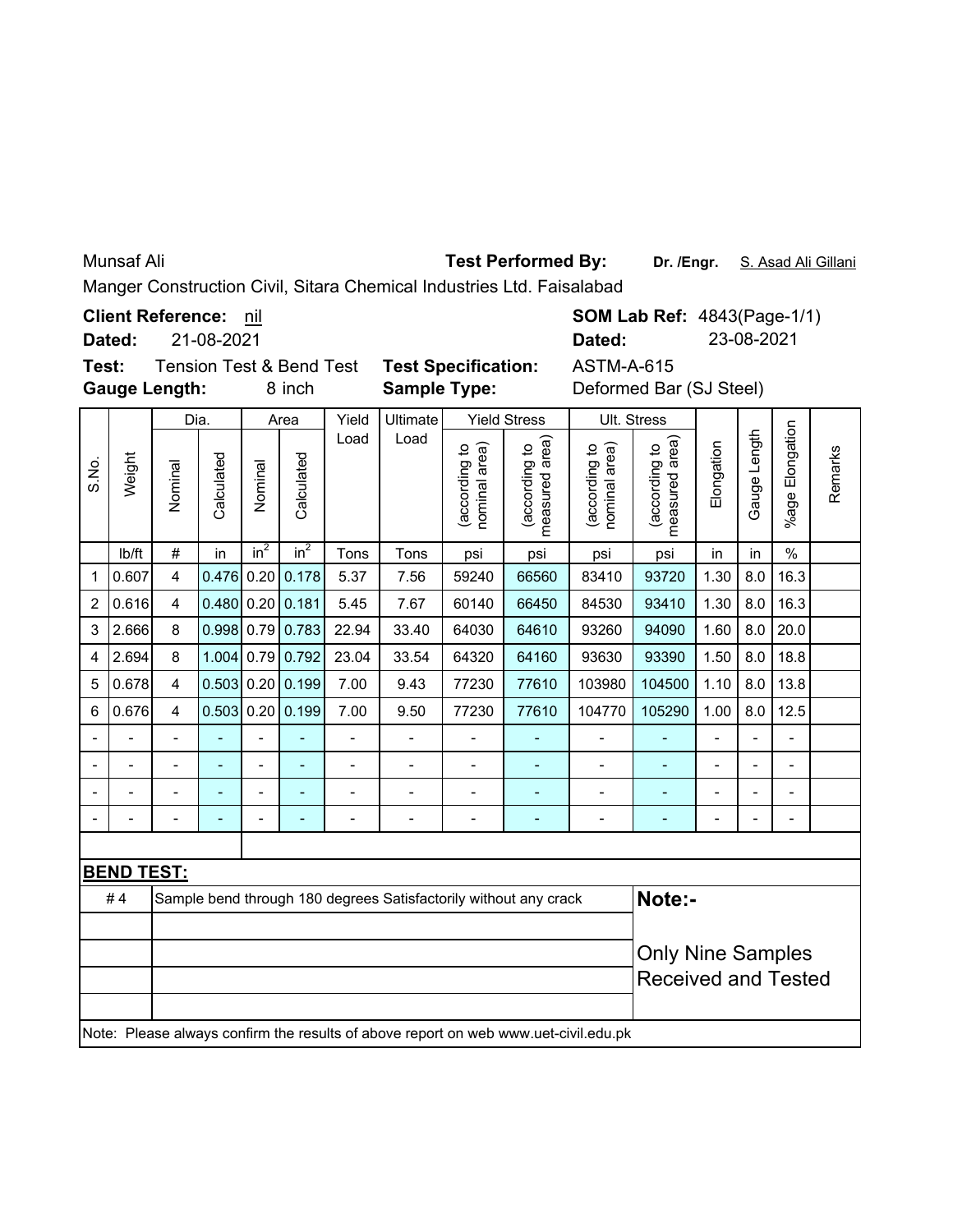**Dr. /Engr.** S. Asad Ali Gillani **Test Performed By:**

Imperium Hospitality (Pvt) Ltd. Lahore

|                                                                     |                      |                                                                                                                                     |            |                 |                                               | Imperium Hospitality (Pvt) Ltd. Lahore |                                                                  |                                |                                 |                                                                                     |                                 |                |                          |                                                  |         |  |  |
|---------------------------------------------------------------------|----------------------|-------------------------------------------------------------------------------------------------------------------------------------|------------|-----------------|-----------------------------------------------|----------------------------------------|------------------------------------------------------------------|--------------------------------|---------------------------------|-------------------------------------------------------------------------------------|---------------------------------|----------------|--------------------------|--------------------------------------------------|---------|--|--|
| Client Reference: IHPL/Steel/0114<br>23-08-2021<br>Dated:<br>Dated: |                      |                                                                                                                                     |            |                 |                                               |                                        |                                                                  |                                |                                 |                                                                                     |                                 |                |                          | <b>SOM Lab Ref: 4844(Page-1/2)</b><br>23-08-2021 |         |  |  |
| Test:                                                               | <b>Gauge Length:</b> |                                                                                                                                     |            |                 | <b>Tension Test &amp; Bend Test</b><br>8 inch |                                        | <b>Test Specification:</b><br><b>Sample Type:</b>                |                                |                                 | <b>ASTM-A-615</b><br>Deformed Bar                                                   |                                 |                |                          |                                                  |         |  |  |
|                                                                     |                      | Dia.                                                                                                                                |            |                 | Area                                          | Yield                                  | Ultimate                                                         |                                | <b>Yield Stress</b>             |                                                                                     | Ult. Stress                     |                |                          |                                                  |         |  |  |
| S.No.                                                               | Weight               | Nominal                                                                                                                             | Calculated | Nominal         | Calculated                                    | Load                                   | Load                                                             | (according to<br>nominal area) | (according to<br>measured area) | (according to<br>area)<br>nominal                                                   | measured area)<br>(according to | Elongation     | Gauge Length             | %age Elongation                                  | Remarks |  |  |
|                                                                     | lb/ft                | $\#$                                                                                                                                | in         | in <sup>2</sup> | $in^2$                                        | Tons                                   | Tons                                                             | psi                            | psi                             | psi                                                                                 | psi                             | in             | in                       | $\frac{0}{0}$                                    |         |  |  |
| 1                                                                   | 1.479                | 6<br>0.744<br>0.44<br>0.435<br>13.66<br>19.39<br>68470<br>69260<br>97180<br>8.0<br>12.5<br>98300<br>1.00<br>19.47<br>69240<br>70190 |            |                 |                                               |                                        |                                                                  |                                |                                 |                                                                                     |                                 |                |                          |                                                  |         |  |  |
| $\overline{c}$                                                      | 1.476                | 6                                                                                                                                   | 0.743      | 0.44            | 0.434                                         | 13.81                                  | 97590                                                            | 98940                          | 1.20                            | 8.0                                                                                 | 15.0                            |                |                          |                                                  |         |  |  |
| 3                                                                   | 1.481                | 6                                                                                                                                   | 0.744      | 0.44            | 0.435                                         | 13.81                                  | 97340                                                            | 98460                          | 1.50                            | 8.0                                                                                 | 18.8                            |                |                          |                                                  |         |  |  |
| $\overline{\phantom{a}}$                                            |                      | $\overline{a}$                                                                                                                      |            |                 |                                               | $\overline{a}$                         | $\overline{a}$                                                   | $\overline{a}$                 |                                 | $\overline{\phantom{0}}$                                                            | L,                              | $\overline{a}$ | $\overline{\phantom{0}}$ | L,                                               |         |  |  |
|                                                                     |                      |                                                                                                                                     |            |                 | $\blacksquare$                                |                                        | $\overline{a}$                                                   | $\blacksquare$                 |                                 |                                                                                     | L,                              |                |                          | $\overline{a}$                                   |         |  |  |
|                                                                     | $\blacksquare$       | $\overline{\phantom{0}}$                                                                                                            | L,         | $\blacksquare$  | $\blacksquare$                                | $\overline{\phantom{a}}$               | $\overline{a}$                                                   | $\overline{a}$                 | $\blacksquare$                  | $\frac{1}{2}$                                                                       | ÷,                              | $\overline{a}$ | L,                       | $\frac{1}{2}$                                    |         |  |  |
|                                                                     |                      | $\overline{a}$                                                                                                                      |            |                 |                                               | $\overline{a}$                         |                                                                  |                                |                                 | $\overline{a}$                                                                      |                                 | $\overline{a}$ |                          | $\blacksquare$                                   |         |  |  |
|                                                                     | $\overline{a}$       | $\overline{a}$                                                                                                                      | ÷,         | $\overline{a}$  | $\blacksquare$                                | $\overline{a}$                         | $\overline{a}$                                                   | $\qquad \qquad \blacksquare$   | ä,                              | $\overline{\phantom{0}}$                                                            | ÷,                              | $\overline{a}$ |                          | $\overline{a}$                                   |         |  |  |
|                                                                     |                      | -                                                                                                                                   |            |                 |                                               | $\overline{\phantom{0}}$               |                                                                  | Ĭ.                             | ÷,                              | $\overline{\phantom{0}}$                                                            | ÷,                              | $\blacksquare$ |                          | $\overline{a}$                                   |         |  |  |
|                                                                     |                      |                                                                                                                                     |            |                 |                                               |                                        |                                                                  |                                |                                 |                                                                                     |                                 |                |                          |                                                  |         |  |  |
|                                                                     | <b>Witnessed By:</b> |                                                                                                                                     |            |                 |                                               |                                        |                                                                  |                                |                                 | Rafi Ullah(IHPL) & Ali Hasnain Khan, Jr. Planing Engineer, Kingcrete Builders.      |                                 |                |                          |                                                  |         |  |  |
|                                                                     | <b>BEND TEST:</b>    |                                                                                                                                     |            |                 |                                               |                                        |                                                                  |                                |                                 |                                                                                     |                                 |                |                          |                                                  |         |  |  |
|                                                                     | #6                   |                                                                                                                                     |            |                 |                                               |                                        | Sample bend through 180 degrees Satisfactorily without any crack |                                |                                 |                                                                                     | Note:-                          |                |                          |                                                  |         |  |  |
|                                                                     | #6                   |                                                                                                                                     |            |                 |                                               |                                        | Sample bend through 180 degrees Satisfactorily without any crack |                                |                                 |                                                                                     |                                 |                |                          |                                                  |         |  |  |
|                                                                     |                      |                                                                                                                                     |            |                 |                                               |                                        |                                                                  |                                |                                 |                                                                                     | <b>Only Five Samples</b>        |                |                          |                                                  |         |  |  |
|                                                                     |                      |                                                                                                                                     |            |                 |                                               |                                        |                                                                  |                                |                                 | <b>Received and Tested</b>                                                          |                                 |                |                          |                                                  |         |  |  |
|                                                                     |                      |                                                                                                                                     |            |                 |                                               |                                        |                                                                  |                                |                                 | Note: Please always confirm the results of above report on web www.uet-civil.edu.pk |                                 |                |                          |                                                  |         |  |  |
|                                                                     |                      |                                                                                                                                     |            |                 |                                               |                                        |                                                                  |                                |                                 |                                                                                     |                                 |                |                          |                                                  |         |  |  |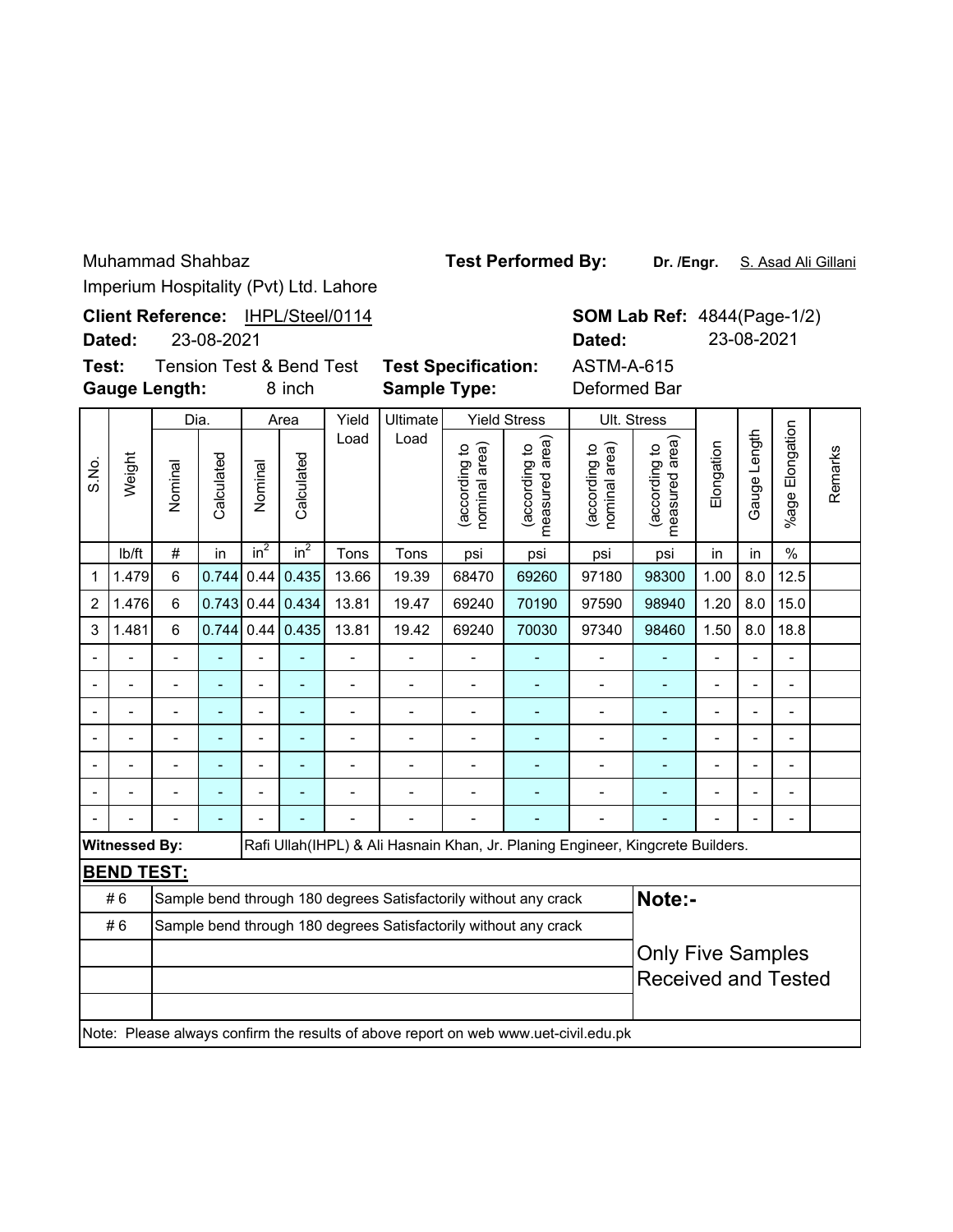**Dr. /Engr.** S. Asad Ali Gillani **Test Performed By:**

Remarks

Remarks

|                              |                                                                                     |                                                                        |            |                |                                               | Imperium Hospitality (Pvt) Ltd. Lahore |                                                                  |                                   |                                       |                                                                                |                                 |                                                  |                |                       |   |
|------------------------------|-------------------------------------------------------------------------------------|------------------------------------------------------------------------|------------|----------------|-----------------------------------------------|----------------------------------------|------------------------------------------------------------------|-----------------------------------|---------------------------------------|--------------------------------------------------------------------------------|---------------------------------|--------------------------------------------------|----------------|-----------------------|---|
|                              | Dated:                                                                              |                                                                        | 23-08-2021 |                |                                               | Client Reference: IHPL/Steel/0115      |                                                                  |                                   |                                       | Dated:                                                                         |                                 | <b>SOM Lab Ref: 4844(Page-2/2)</b><br>23-08-2021 |                |                       |   |
| Test:                        |                                                                                     | <b>Gauge Length:</b>                                                   |            |                | <b>Tension Test &amp; Bend Test</b><br>8 inch |                                        | <b>Test Specification:</b><br><b>Sample Type:</b>                |                                   |                                       | <b>ASTM-A-615</b><br>Deformed Bar                                              |                                 |                                                  |                |                       |   |
|                              |                                                                                     | Dia.                                                                   |            |                | Area                                          | Yield                                  | <b>Ultimate</b>                                                  |                                   | <b>Yield Stress</b>                   |                                                                                | Ult. Stress                     |                                                  |                |                       |   |
| S.No.                        | Weight                                                                              | Nominal                                                                | Calculated | Nominal        | Calculated<br>in <sup>2</sup>                 | Load<br>Tons                           | Load<br>Tons                                                     | (according to<br>area)<br>nominal | measured area<br>(according to<br>psi | (according to<br>nominal area)                                                 | measured area)<br>(according to | Elongation                                       | Gauge Length   | Elongation<br>$%$ age | ć |
|                              | lb/ft                                                                               | #                                                                      | in         | $in^2$         | psi                                           | psi                                    | in                                                               | in                                | $\%$                                  |                                                                                |                                 |                                                  |                |                       |   |
| 1                            | 0.677                                                                               | 4                                                                      | 0.503      | 0.20           | 0.199                                         | 102290                                 | 102810                                                           | 1.00                              | 8.0                                   | 12.5                                                                           |                                 |                                                  |                |                       |   |
| 2                            | 0.673                                                                               | 0.20<br>0.198<br>4<br>0.502<br>6.80<br>74980<br>75740<br>99710<br>9.04 |            |                |                                               |                                        |                                                                  |                                   |                                       |                                                                                |                                 | 1.10                                             | 8.0            | 13.8                  |   |
| 3                            | 0.675                                                                               | $\overline{\mathbf{4}}$                                                | 0.502      | 0.20           | 0.198                                         | 6.70                                   | 8.97                                                             | 73850                             | 74600                                 | 98920                                                                          | 99920                           | 1.00                                             | 8.0            | 12.5                  |   |
|                              |                                                                                     | $\blacksquare$                                                         |            |                | ÷,                                            | $\blacksquare$                         | $\overline{\phantom{0}}$                                         |                                   |                                       | ٠                                                                              | $\blacksquare$                  |                                                  |                |                       |   |
|                              |                                                                                     | $\overline{a}$                                                         |            |                | ä,                                            | $\overline{a}$                         |                                                                  | $\overline{a}$                    | L,                                    | $\blacksquare$                                                                 | ä,                              | $\overline{\phantom{a}}$                         |                | L                     |   |
| $\overline{\phantom{m}}$     |                                                                                     | $\overline{a}$                                                         |            | $\blacksquare$ | $\blacksquare$                                | $\blacksquare$                         | $\blacksquare$                                                   | $\blacksquare$                    | L,                                    | $\overline{a}$                                                                 | ٠                               | $\blacksquare$                                   | $\overline{a}$ | L,                    |   |
|                              |                                                                                     |                                                                        |            |                |                                               |                                        |                                                                  |                                   |                                       |                                                                                |                                 | Ĭ.                                               |                |                       |   |
| $\qquad \qquad \blacksquare$ |                                                                                     | $\qquad \qquad \blacksquare$                                           | ÷          | $\blacksquare$ | -                                             | $\blacksquare$                         | $\blacksquare$                                                   | $\blacksquare$                    | ÷                                     | $\qquad \qquad \blacksquare$                                                   | ٠                               | $\qquad \qquad \blacksquare$                     |                | L                     |   |
|                              |                                                                                     |                                                                        |            |                |                                               |                                        |                                                                  |                                   |                                       |                                                                                |                                 | Ĭ.                                               |                |                       |   |
|                              |                                                                                     |                                                                        |            |                |                                               |                                        |                                                                  |                                   |                                       |                                                                                |                                 |                                                  |                |                       |   |
|                              | <b>Witnessed By:</b>                                                                |                                                                        |            |                |                                               |                                        |                                                                  |                                   |                                       | Rafi Ullah(IHPL) & Ali Hasnain Khan, Jr. Planing Engineer, Kingcrete Builders. |                                 |                                                  |                |                       |   |
|                              | <b>BEND TEST:</b>                                                                   |                                                                        |            |                |                                               |                                        |                                                                  |                                   |                                       |                                                                                |                                 |                                                  |                |                       |   |
|                              | #4                                                                                  |                                                                        |            |                |                                               |                                        | Sample bend through 180 degrees Satisfactorily without any crack |                                   |                                       |                                                                                | Note:-                          |                                                  |                |                       |   |
|                              | #4<br>Sample bend through 180 degrees Satisfactorily without any crack              |                                                                        |            |                |                                               |                                        |                                                                  |                                   |                                       |                                                                                |                                 |                                                  |                |                       |   |
|                              |                                                                                     |                                                                        |            |                |                                               |                                        |                                                                  |                                   |                                       |                                                                                |                                 | <b>Only Five Samples</b>                         |                |                       |   |
|                              |                                                                                     |                                                                        |            |                |                                               |                                        |                                                                  |                                   |                                       |                                                                                | <b>Received and Tested</b>      |                                                  |                |                       |   |
|                              | Note: Please always confirm the results of above report on web www.uet-civil.edu.pk |                                                                        |            |                |                                               |                                        |                                                                  |                                   |                                       |                                                                                |                                 |                                                  |                |                       |   |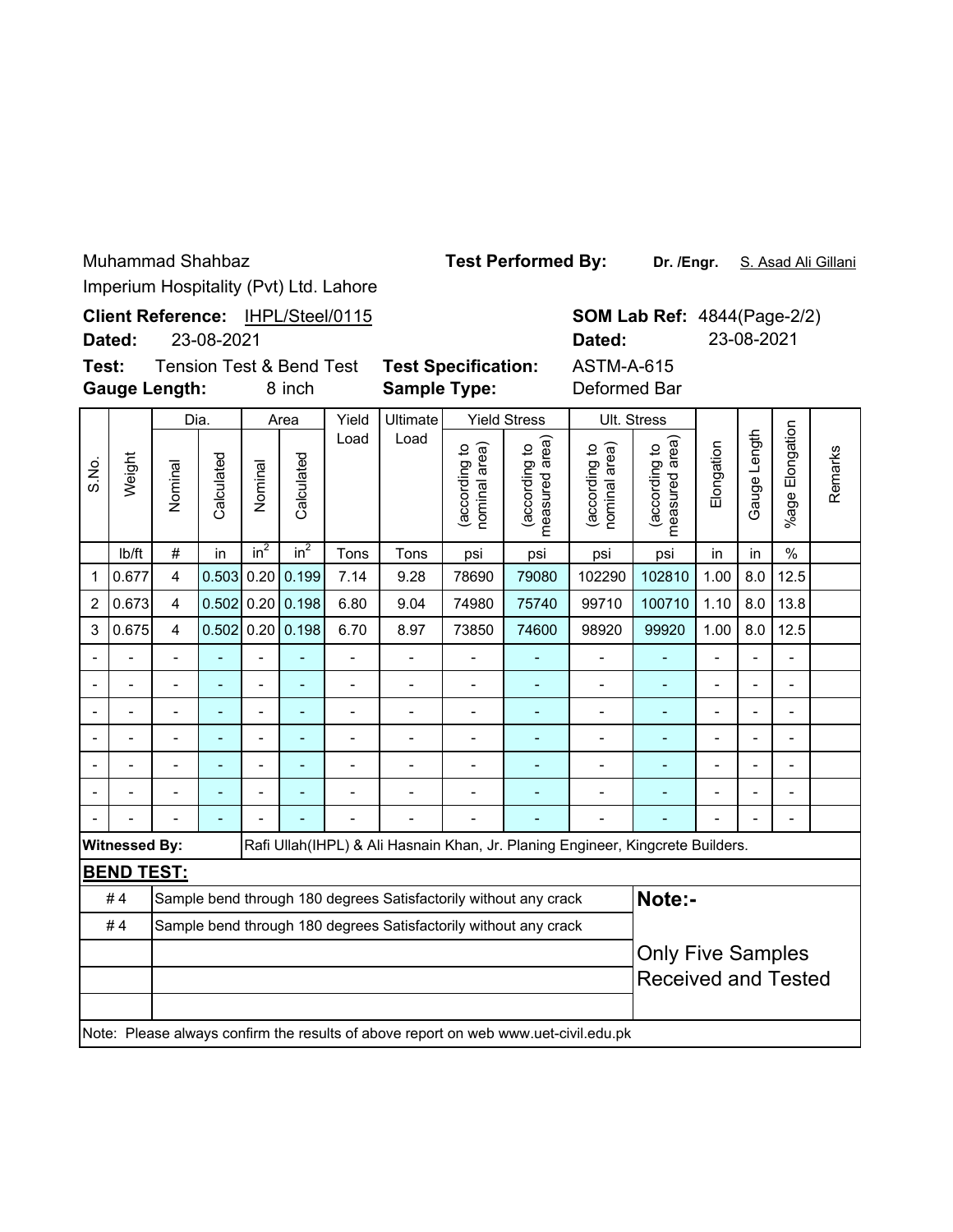Engr. M. Kashif Rehman

Test Performed By: Dr. /Engr. S. Asad Ali Gillani

COO/Director, Excel Services & Engineering (Pvt) Ltd. Lahore

| Client Reference: ESE-251-04                                                        |                   |                          |                |                 |                          |                          |                            |                                |                                 |                                | <b>SOM Lab Ref: 4845(Page-1/1)</b> |                          |                          |                          |         |
|-------------------------------------------------------------------------------------|-------------------|--------------------------|----------------|-----------------|--------------------------|--------------------------|----------------------------|--------------------------------|---------------------------------|--------------------------------|------------------------------------|--------------------------|--------------------------|--------------------------|---------|
| Dated:                                                                              |                   | 23-08-2021               |                |                 |                          |                          |                            |                                |                                 | Dated:                         |                                    | 23-08-2021               |                          |                          |         |
| Test:                                                                               |                   | <b>Tension Test</b>      |                |                 |                          |                          | <b>Test Specification:</b> |                                |                                 | <b>BS-4449</b>                 |                                    |                          |                          |                          |         |
| <b>Gauge Length:</b><br>8 inch                                                      |                   |                          |                |                 |                          |                          | <b>Sample Type:</b>        |                                |                                 | <b>Tor Steel</b>               |                                    |                          |                          |                          |         |
| S.No.                                                                               | Weight            | Dia.                     |                | Area            |                          | Yield                    | Ultimate                   | <b>Yield Stress</b>            |                                 | Ult. Stress                    |                                    |                          |                          |                          |         |
|                                                                                     |                   | Nominal                  | Calculated     | Nominal         | Calculated               | Load                     | Load                       | (according to<br>nominal area) | measured area)<br>(according to | nominal area)<br>(according to | measured area)<br>(according to    | Elongation               | Gauge Length             | %age Elongation          | Remarks |
|                                                                                     | lb/ft             | $\#$                     | in             | in <sup>2</sup> | $in^2$                   | Tons                     | Tons                       | psi                            | psi                             | psi                            | psi                                | in                       | in                       | $\%$                     |         |
| 1                                                                                   | 1.421             | $6\phantom{1}$           | 0.730          | 0.44            | 0.418                    | 12.26                    | 16.36                      | 61470                          | 64700                           | 82010                          | 86330                              | 0.80                     | 4.0                      | 20.0                     |         |
|                                                                                     |                   | $\overline{a}$           |                |                 | ۰                        | $\overline{a}$           | $\overline{\phantom{a}}$   | $\blacksquare$                 | ÷,                              | -                              | ٠                                  | $\overline{\phantom{0}}$ |                          | $\overline{\phantom{m}}$ |         |
|                                                                                     |                   | $\overline{a}$           |                | $\overline{a}$  | ä,                       | $\overline{\phantom{a}}$ | $\frac{1}{2}$              | $\overline{\phantom{0}}$       | $\blacksquare$                  | $\overline{a}$                 | $\overline{\phantom{a}}$           | $\overline{\phantom{0}}$ |                          | $\blacksquare$           |         |
|                                                                                     | L.                | $\overline{a}$           | $\overline{a}$ | $\overline{a}$  | ä,                       | $\overline{\phantom{0}}$ | $\blacksquare$             | $\overline{\phantom{0}}$       | $\blacksquare$                  | $\overline{\phantom{0}}$       | ÷,                                 | $\overline{a}$           | $\overline{a}$           | $\overline{\phantom{a}}$ |         |
|                                                                                     | $\blacksquare$    | $\overline{a}$           | ٠              | $\blacksquare$  | $\blacksquare$           | -                        | $\overline{\phantom{a}}$   | $\blacksquare$                 | ٠                               | -                              | ٠                                  | -                        | ۰                        | $\overline{\phantom{a}}$ |         |
|                                                                                     |                   |                          |                |                 | L,                       | $\overline{\phantom{0}}$ | $\overline{a}$             | $\overline{a}$                 | ä,                              | $\overline{a}$                 | ÷,                                 | $\overline{a}$           |                          | $\overline{a}$           |         |
|                                                                                     |                   | L.                       |                | $\overline{a}$  | $\blacksquare$           | $\overline{a}$           | $\overline{a}$             | $\overline{a}$                 | ÷,                              | $\overline{a}$                 | ÷,                                 | $\overline{a}$           | $\overline{\phantom{0}}$ | $\overline{\phantom{a}}$ |         |
|                                                                                     | L,                | $\overline{\phantom{0}}$ |                | $\blacksquare$  | $\blacksquare$           | -                        | $\frac{1}{2}$              | $\overline{\phantom{0}}$       | ÷,                              | $\overline{\phantom{0}}$       | ÷,                                 | $\overline{a}$           | $\overline{\phantom{0}}$ | $\overline{\phantom{a}}$ |         |
|                                                                                     |                   |                          |                | $\overline{a}$  | ÷,                       | $\overline{a}$           | $\overline{a}$             | $\overline{a}$                 | ÷,                              | $\overline{a}$                 | ٠                                  | $\overline{a}$           |                          | $\overline{\phantom{m}}$ |         |
|                                                                                     |                   | $\overline{a}$           |                | $\overline{a}$  | $\overline{\phantom{a}}$ | -                        | $\overline{\phantom{a}}$   | $\overline{\phantom{0}}$       | ٠                               | $\overline{\phantom{m}}$       | ٠                                  | $\overline{\phantom{0}}$ |                          | $\overline{\phantom{a}}$ |         |
|                                                                                     |                   |                          |                |                 |                          |                          |                            |                                |                                 |                                |                                    |                          |                          |                          |         |
|                                                                                     | <b>BEND TEST:</b> |                          |                |                 |                          |                          |                            |                                |                                 |                                |                                    |                          |                          |                          |         |
|                                                                                     | ÷.                | No Bend test performed   |                |                 |                          |                          |                            |                                |                                 | Note:-                         |                                    |                          |                          |                          |         |
|                                                                                     |                   |                          |                |                 |                          |                          |                            |                                |                                 |                                |                                    |                          |                          |                          |         |
|                                                                                     |                   |                          |                |                 |                          |                          |                            |                                |                                 | <b>Only One Sample</b>         |                                    |                          |                          |                          |         |
|                                                                                     |                   |                          |                |                 |                          |                          |                            |                                |                                 |                                | <b>Received and Tested</b>         |                          |                          |                          |         |
| Note: Please always confirm the results of above report on web www.uet-civil.edu.pk |                   |                          |                |                 |                          |                          |                            |                                |                                 |                                |                                    |                          |                          |                          |         |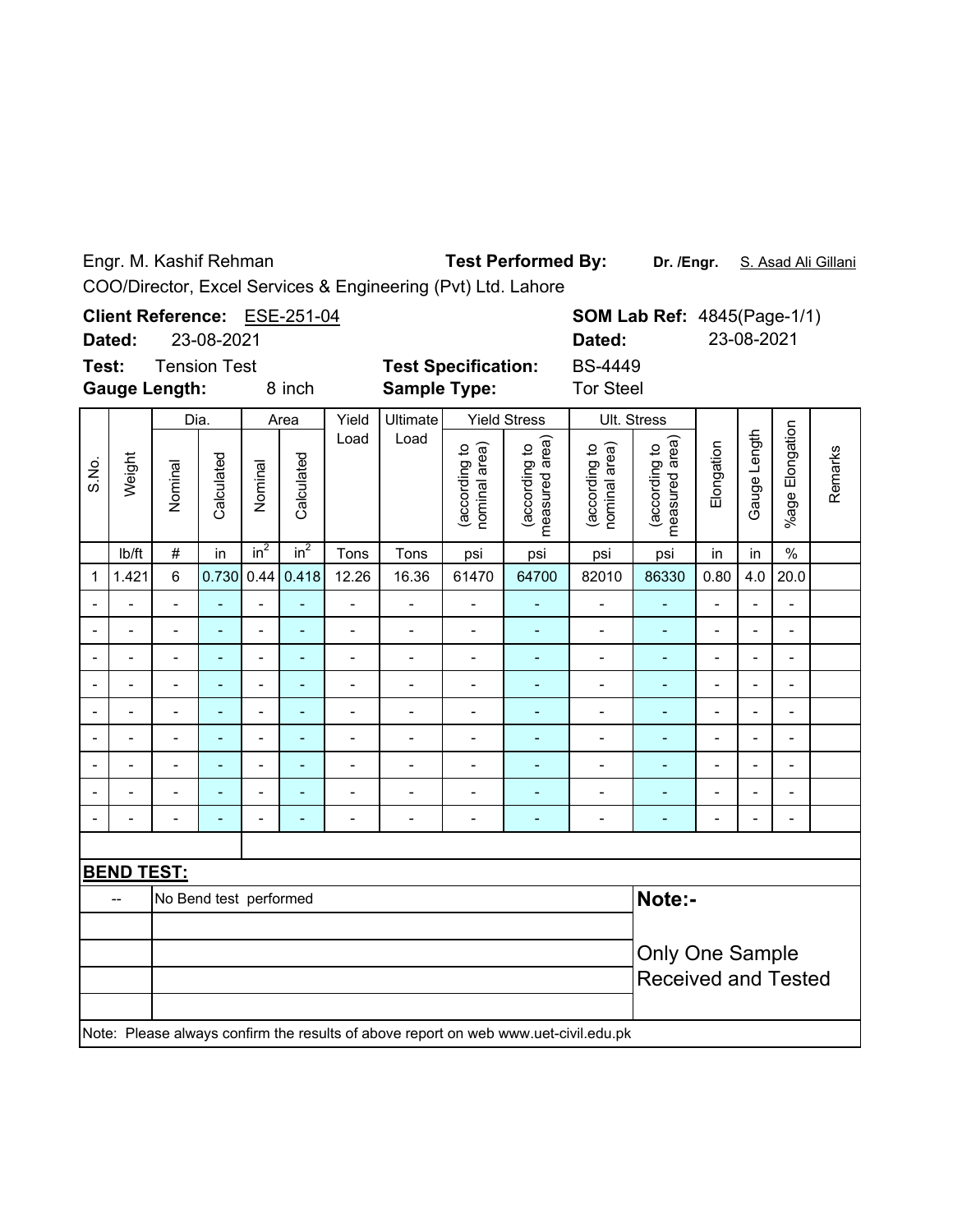IZHAR Construction (Pvt) Ltd. Lahore Project Manager

**Client Reference:** nil

**Dated:** 23-08-2021

Weight

S.No.

**BEND TEST:**

**Gauge Length: Test:**

Tension Test & Bend Test **Test Specification:** ASTM-A-615 8 inch **Sample Type:** Deformed Bar Dia. Area Yield Ultimate Yield Stress Ult. Stress Load Load (according to<br>measured area) (according to<br>measured area) (according to<br>nominal area) measured area) (according to<br>nominal area) measured area) (according to (according to (according to (according to Elongation nominal area) nominal area) Calculated Calculated Calculated Calculated Nominal Nominal

lb/ft  $\mid$  #  $\mid$  in  $\mid$  in $^{2}$   $\mid$  in $^{2}$   $\mid$  Tons  $\mid$  Tons  $\mid$  psi  $\mid$  psi  $\mid$  psi  $\mid$  in  $\mid$  in  $\mid$  % 1 1.699 6 0.797 0.44 0.499 18.37 23.29 92070 81190 116750 102950 1.10 8.0 13.8 2 |1.697| 6 |0.797|0.44|0.499| 18.71 | 23.47 | 93760 | 82680 | 117620 | 103710 | 1.30 | 8.0 | 16.3 3 |0.676| 4 |0.503| 0.20| 0.199| 6.24 | 8.07 | 68800 | 69140 | 89030 | 89480 |1.30 | 8.0|16.3 4 |0.675| 4 |0.502| 0.20| 0.198| 6.24 | 8.10 | 68800 | 69490 | 89370 | 90270 |1.40 | 8.0 | 17.5 -- - - - - - - - - - - - -- -- - - - - - - - - - - - -- -- - - - - - - - - - - - -- -- - - - - - - - - - - - -- -- - - - - - - - - - - - -- -- - - - - - - - - - - - --

#6 Sample bend through 180 degrees Satisfactorily without any crack

#4 Sample bend through 180 degrees Satisfactorily without any crack

Note: Please always confirm the results of above report on web www.uet-civil.edu.pk

|                            | o  |
|----------------------------|----|
|                            | D. |
| <b>Fest Specification:</b> | A. |
| `amnla Tvno                | n. |

**Note:-**

Only Six Samples Received and Tested

**SOM Lab Ref: 4847(Page-1/1)** 

%age Elongation

%age Elongation

Gauge Length

Gauge Length

Remarks

Remarks

**Dated:** 23-08-2021

**Test Performed By:**

**Dr. /Engr.** S Asad Ali Gillani